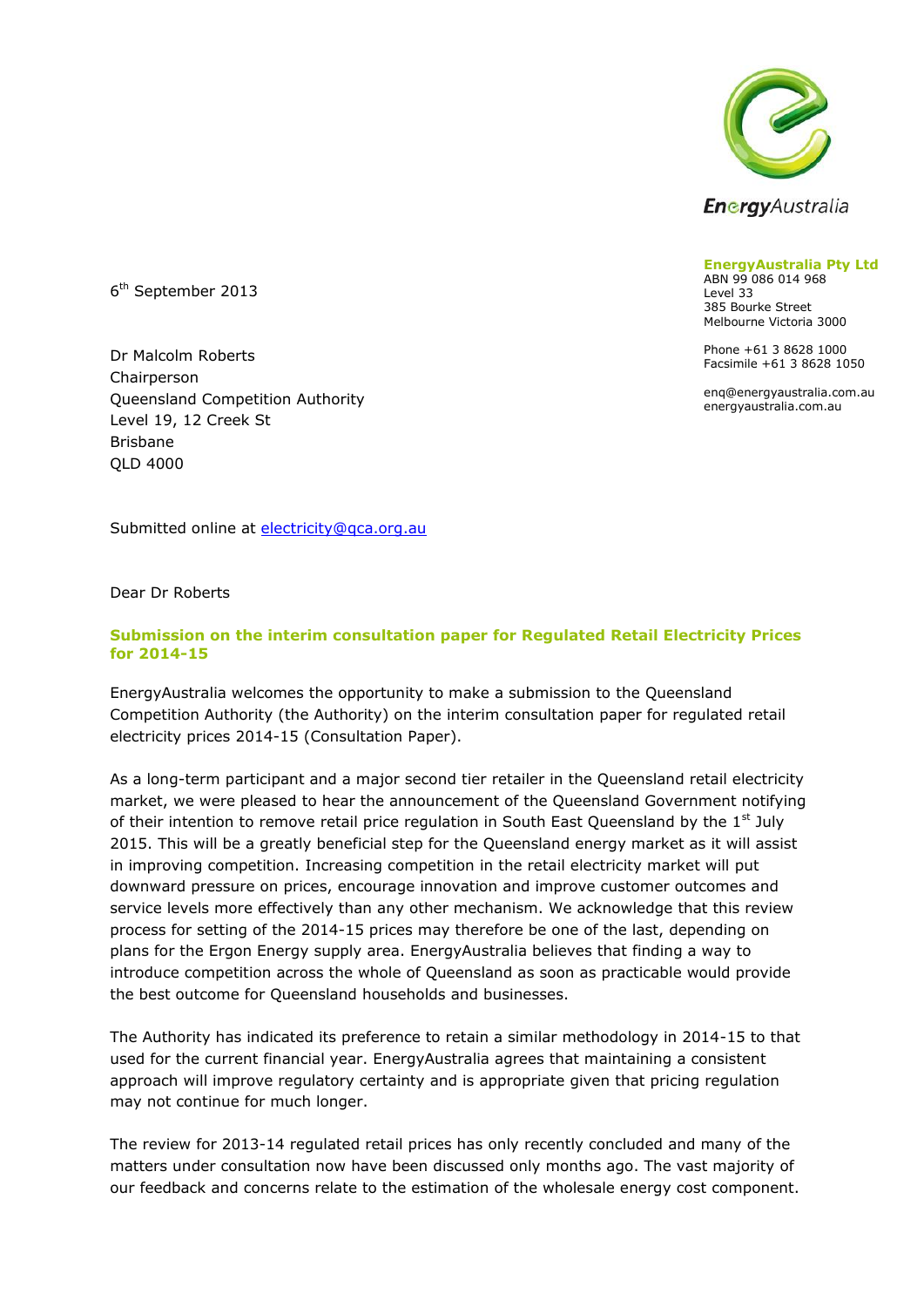Although we understand that the Authority has a strong preference for the use of a marketbased methodology for setting the energy cost component of the regulated price, we do not agree that the approach is intuitive or has produced adequate estimates in past years. We are particularly concerned about the accuracy of the load scaling, the valuation of carbon and also consider that ACIL Allen has understated the exposure of retailer to wholesale prices between \$70-\$300/MWh in previous years. With such a black box modelling approach to setting the energy costs, we are not confident that the estimates will be appropriate this year either, however, it is difficult to comment in detail at this early stage before ACIL Allen have published their draft outputs.

If you would like more information on this submission, please contact me on (03) 8628 1242.

Yours sincerely

**Melinda Green** Regulatory Manager - Pricing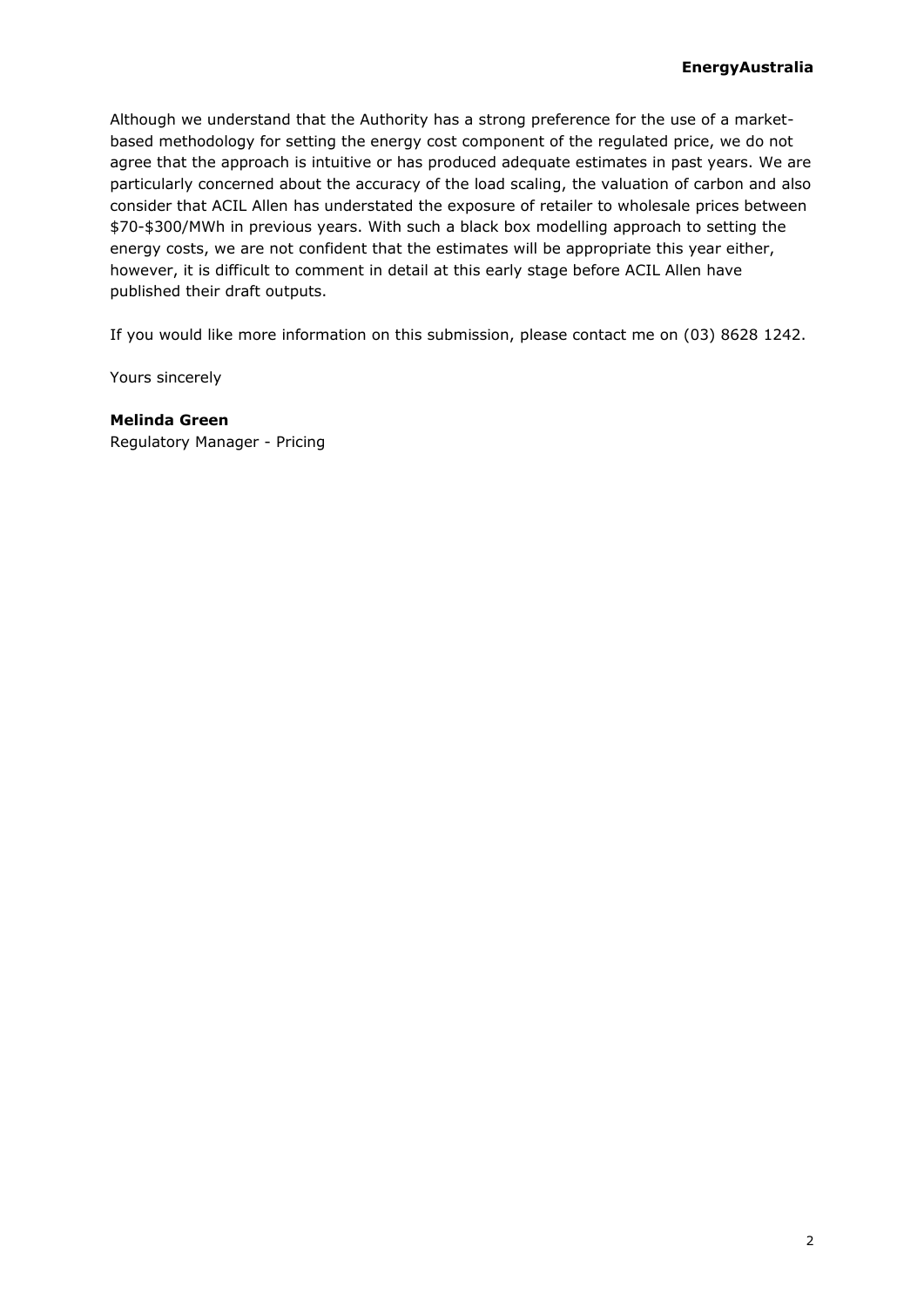

# **EnergyAustralia submission to Queensland Competition Authority on the**

**Interim Consultation Paper for Regulated Retail Electricity Prices 2014-15**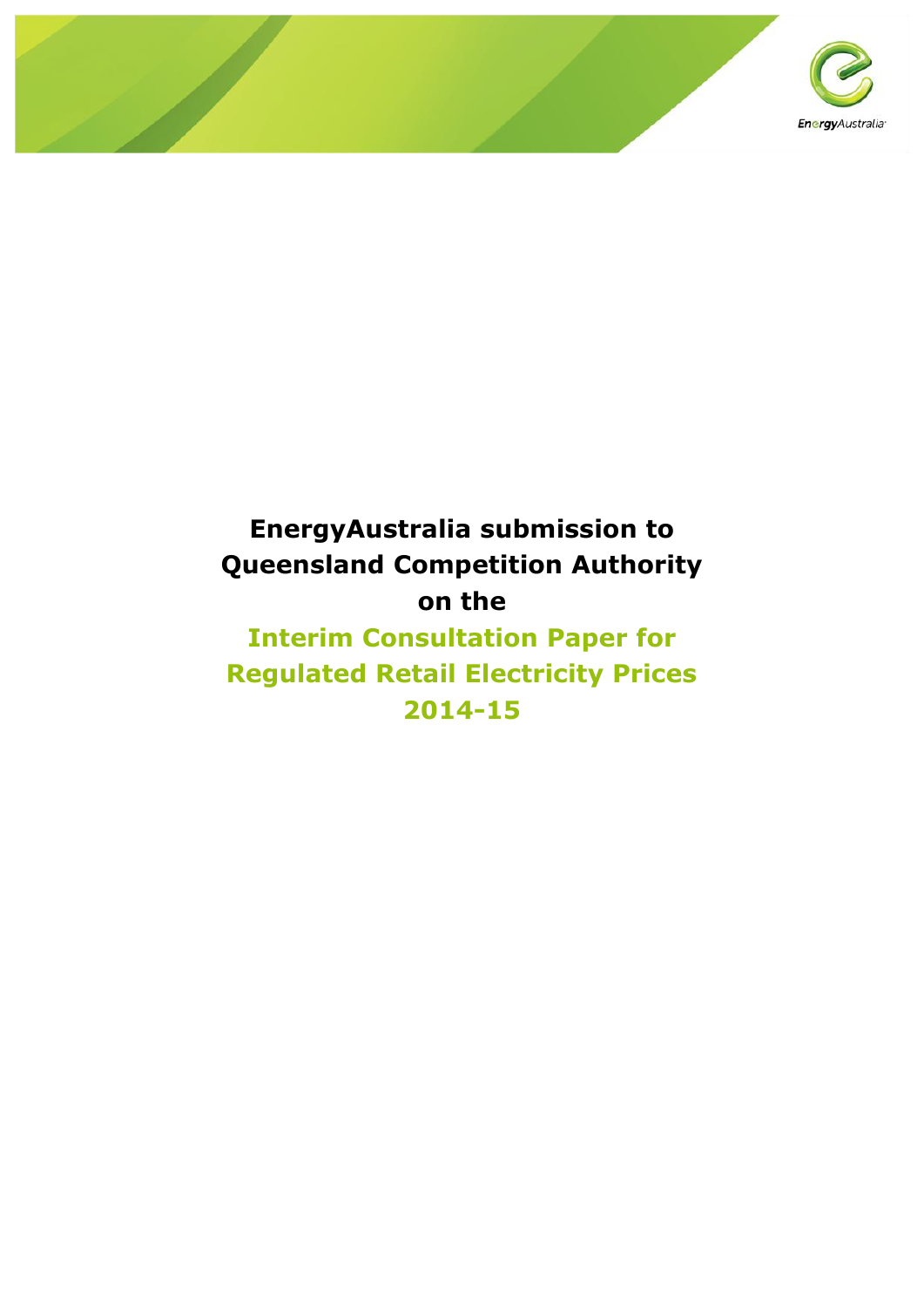# September 2013

# **Contents**

| 1. |  |  |  |  |  |
|----|--|--|--|--|--|
|    |  |  |  |  |  |
| 2. |  |  |  |  |  |
|    |  |  |  |  |  |
|    |  |  |  |  |  |
| 3. |  |  |  |  |  |
|    |  |  |  |  |  |
|    |  |  |  |  |  |
| 4. |  |  |  |  |  |
|    |  |  |  |  |  |
|    |  |  |  |  |  |
|    |  |  |  |  |  |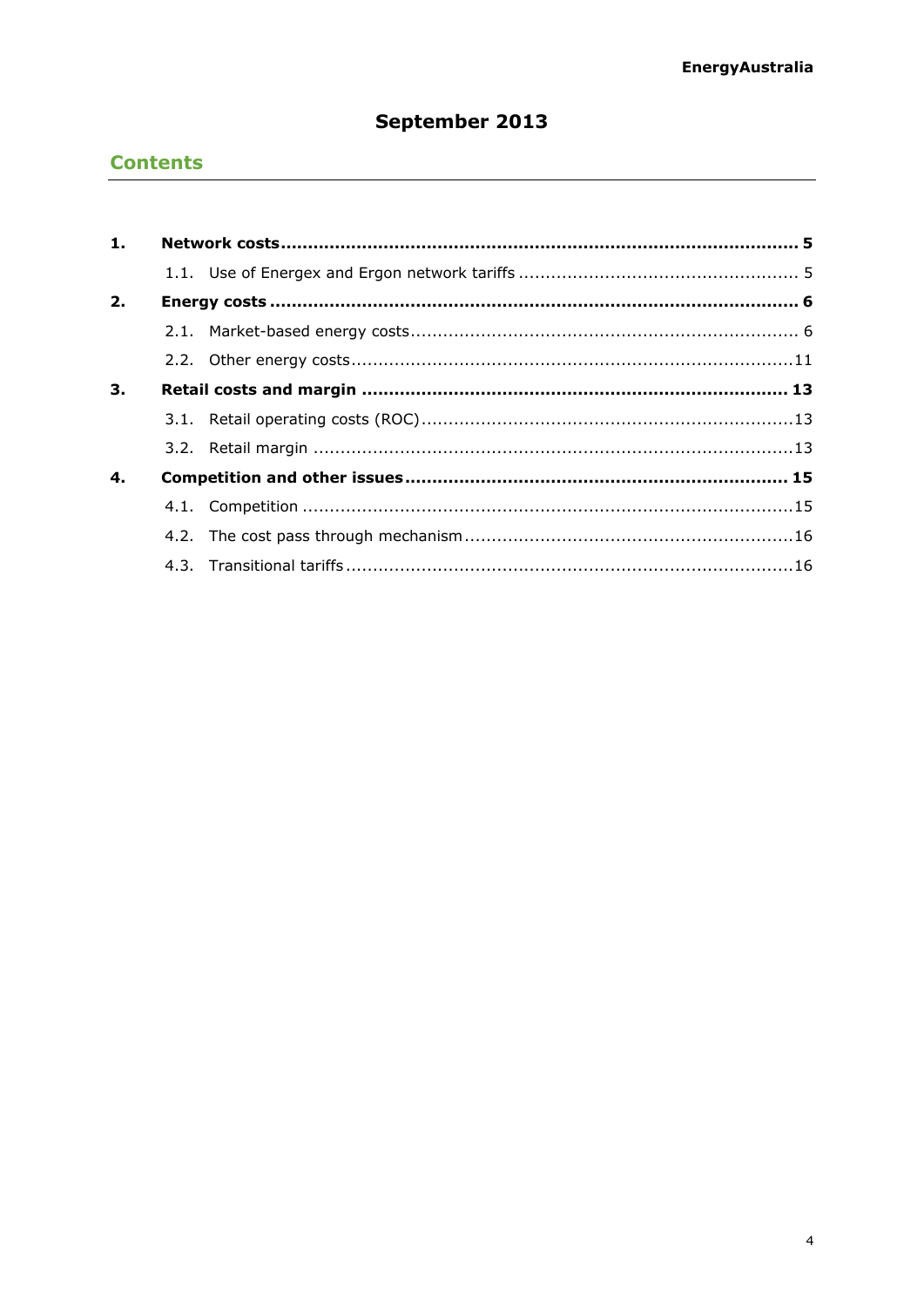# <span id="page-4-0"></span>**1. Network costs**

-

#### <span id="page-4-1"></span>**1.1. Use of Energex and Ergon network tariffs**

#### 1. The Authority seeks stakeholders' views on the following:

- (a) the suitability of Energex's network tariffs as the basis of retail tariffs for residential and small business customers;
- (b) the suitability of Ergon Energy's network tariffs as the basis of retail tariffs for large customers and, in particular;
	- (i) whether notified prices for large customers should be based on network charges in Ergon Energy's East pricing zone, Transmission Region 1 and, if not, what should they be based on?
	- (ii) what better options, if any, are there for the network charge(s) to be used as the basis for notified prices for very large Ergon Energy customers?

The base Energex and Ergon Energy network tariffs used by the Authority for setting regulated retail prices in 2013-14 are likely to remain suitable for the 2014-15 year for most Queensland customers. The exception to this is large customers in the Ergon Energy area outside the Ergon East pricing zone or Transmission Region 1 should transition to a new separate retail price that reflects the underlying cost structures.

We note that the Queensland Government are investigating options for to introducing retail competition to small customers in the Ergon Energy supply area.<sup>1</sup> Depending on the plans developed and when these plans will be implemented, it may be sensible to also consider beginning to transition small customers to the new cost reflective tariff structures and price levels.

At this stage it's not possible to comment in detail about what this approach should entail. In general, we have a preference for transition matters to be dealt with as soon as they arise and for retail prices to reflect the underlying cost structures as far as practicable.

2. The Authority seeks stakeholders' views on how best to maintain or improve alignment between network and retail tariffs for the purposes of setting notified retail prices.

The pass-through mechanism that the Authority outlined in the 2013-14 Final Determination should be suitable for maintaining alignment between network and retail prices. This may be required if the approved network tariffs differ too greatly from the draft network tariffs the Authority will use to set final regulated retail prices.

 $1$  Queensland Government response to the Interdepartmental Committee on Electricity Sector Reform, June 2013, http://www.dews.qld.gov.au/ data/assets/pdf file/0007/78568/queensland-government-response-to[idc-report.pdf](http://www.dews.qld.gov.au/__data/assets/pdf_file/0007/78568/queensland-government-response-to-idc-report.pdf)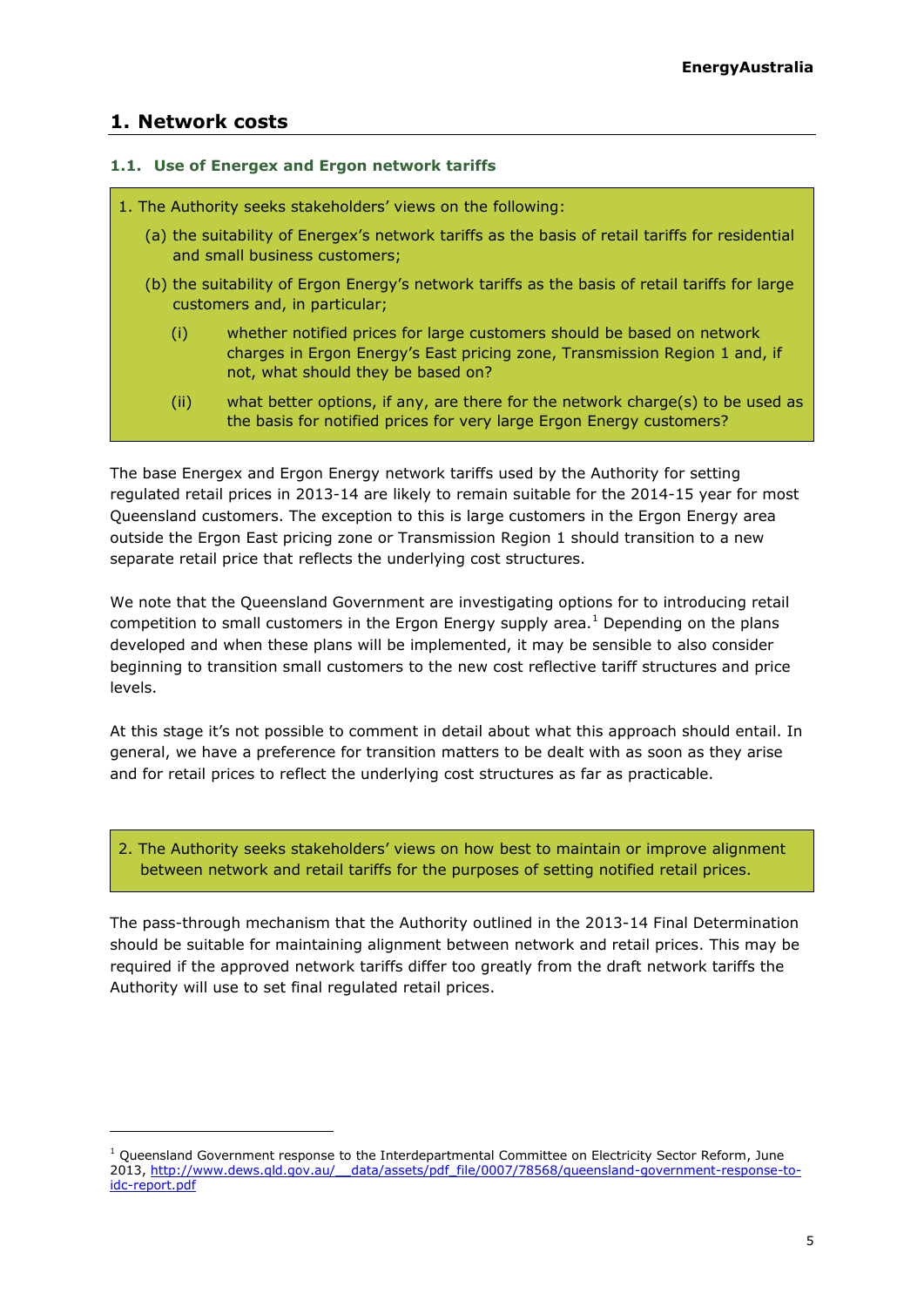# <span id="page-5-0"></span>**2. Energy costs**

#### <span id="page-5-1"></span>**2.1. Market-based energy costs**

- 3. The Authority seeks stakeholders' views on the following:
	- (a) What improvements might be made to ACIL Allen's hedging-based approach for 2014-15?
	- (b) Is there any new information available to suggest an alternative approach might be better than the hedging-based approach for 2014-15?

Although we strongly favour the use of a long run marginal cost floor approach in setting regulated electricity prices, we understand that the Authority opposes this approach and is unlikely to form a different view given that 2014-15 may be the last year that prices will be regulated in South East Queensland.

The hedging-based approach is known to stakeholders, but it is a stretch to say that it is intuitive.<sup>2</sup> In past years, we've put forward the reasons why we believe the hedging-based approach doesn't produce valid wholesale energy costs. For this submission, we have again reviewed the method and historical outputs to better understand how ACIL Allen's approach consistently under-estimates the wholesale energy costs used in the regulated retail prices. We note that no additional data inputs or outputs from ACIL Allen's models were provided at the conclusion of the review of 2013-14 regulated electricity prices as we requested in our last submission to the 2013-14 regulated price review earlier this year.<sup>3</sup> Therefore, beyond the arguments we've presented in the past, we are unable to suggest with any certainty why ACIL Allen's approach produces low wholesale values.

An intuitive and transparent approach should allow us to reproduce similar wholesale cost estimates when using our own in-house models. Without this level of predictability, we are at a loss to estimate what wholesale energy cost will be calculated during the annual regulated price review process. This lack of understanding of ACIL Allen's modelling affects industry confidence and hinders the effectiveness of retail price regulation.

The underlying assumption is that undertaking a more thorough and detailed approach to market modelling produces a more accurate energy cost than a more simplistic and transparent approach. However, the more sophisticated and proprietary a model becomes, the more it turns into a black box that stakeholders are less able to understand or critique. In terms of 2014-15 wholesale energy costs, we have made some suggestions in the rest of this section, but will be able to comment further when the draft determination is published. We again request that ACIL Allen make more information available on their modelling approach, inputs and outputs.<sup>4</sup>

<sup>&</sup>lt;sup>2</sup> QCA, Consultation Paper, page 11

<sup>3</sup> EnergyAustralia, Submission to the Draft Determination for Regulated Retail Electricity Prices 2013-14, pages 12-13

<sup>&</sup>lt;sup>4</sup> We reiterate our comments in our last submission (ibid.) with the following notes for 2014-15: The operation of two Tarong units in Q1 & Q2 of 2015 are uncertain. There is an expectation of higher gas prices due to demand for LNG Exports, which may alter the operation and bidding behaviour of gas fired generation. Uncertainty remains around the availability of coal for Callide and Gladstone at historic prices.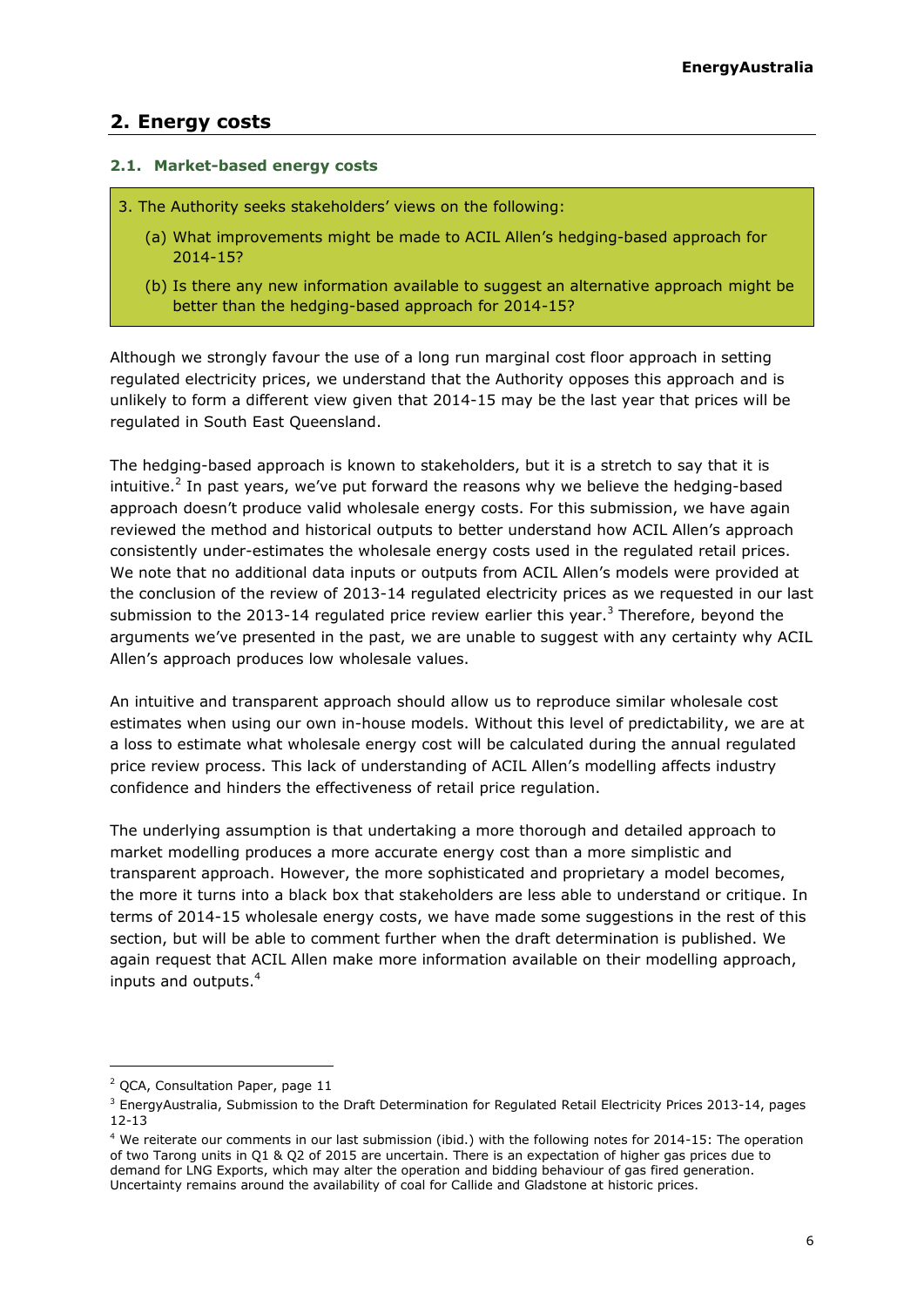- 3. The Authority seeks stakeholders' views on the following:
	- (c) What factors should ACIL Allen take into account when determining modelling inputs such as customer load forecasts, plant outage scenarios, hedging strategies and spot price forecasts?
	- (d) How best should the Authority account for carbon price uncertainty and the resultant potential lack of contract trading data?

#### **2.1.1. Load**

Several responses to the 2013-14 Draft Determination on regulated electricity prices highlighted that it was a problem that ACIL Allen had scaled the peak load across the 42 simulated load traces to match the 10% probability of exceedence (POE) summer demand forecasts in each region. Given that ACIL Allen's load simulations are based on 42 years' worth of data, we would expect the ACIL load simulations to exceed the AEMO 10% POE peak demand on four occasions as a 10% POE represents only a 1 in 10 year.

ACIL Allen acknowledged in their final report for the 2013-14 review that this was a limitation with their methodology, but questioned whether it would make a difference to the projected pool price outcomes.<sup>5</sup> Part of the reason ACIL Allen believe this may not make a difference is that:

<span id="page-6-0"></span>*"increasing the overall peak demand does not necessarily guarantee higher priced outcomes across all 42 simulated demand sets and certainly does not guarantee a higher price for the 95th percentile of the hedged prices simulation."*[5](#page-6-0)

It becomes very difficult to assess and comment on a load forecast and subsequent market modelling approach where the scaling approach is flawed. We request ACIL Allen ensure that:

- the simulated loads are not restricted by the AEMO 10% POE demands; and
- the peak demands in excess of the AEMO 10% POE occur during evening peaks consistent with the current trends.

# **2.1.2. Pool prices**

The pool price duration curve below (figure 1), highlights the high percentage of pool prices between \$70- \$300/MWh during 2012-13. The pool price duration curve for the actual 2012- 13 prices shows a much greater proportion of actual prices fell between \$70-\$300/MWh than forecast by ACIL Allen in May 2012. The figure clearly shows that ACIL has forecast that prices will rise above \$70/MWh less than 5% of the time, whereas the 2012-13 actuals show that the price was in fact higher than \$70/MWh for around 12% of the year. This is a significant difference and has contributed to a lower hedging / wholesale energy cost.

The exposure of retailers to prices between the swap price and \$300/MWh, was clearly understated in ACIL Allen's 2012-13 pool price forecast and this has had a considerable financial impact on retailers. Given the form of regulation used in Queensland, the Authority (and at times the Government) sets the regulated prices based on forecast wholesale energy costs. When ACIL Allen wrongly forecasts these costs there is no adjustment or catch up

<sup>5</sup> ACIL Tasman, Estimated energy costs for 2013-14 retail tariffs, May 2013, page 28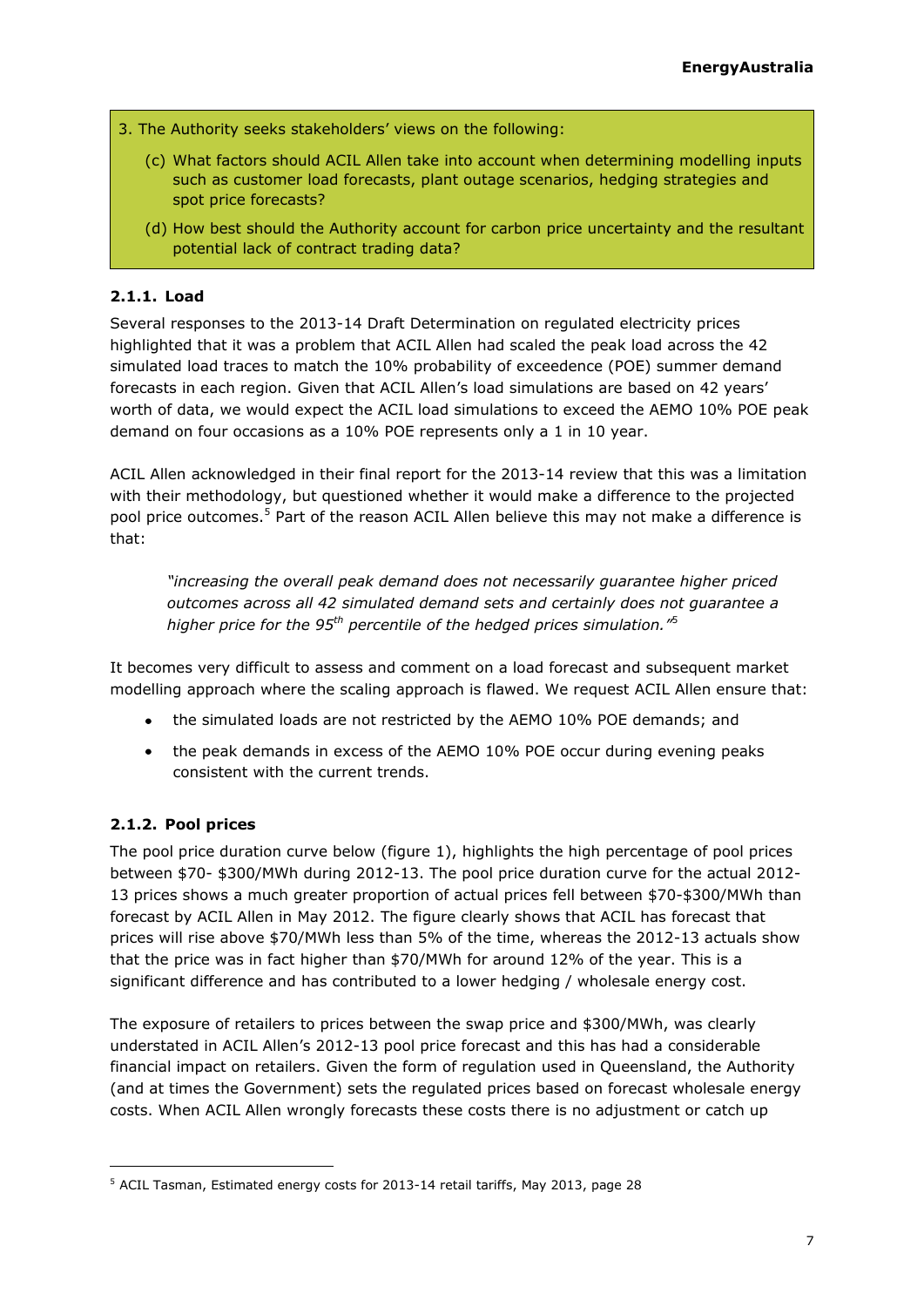amount allowed for retailers. This is a key source of regulatory risk as the estimated energy costs have historically been too low.

The most recent experience suggests that ACIL Allen's pool price modelling should take into account the higher volume of pool prices occurring between \$70/MWh and \$300/MWh in 2012-13, and even more recently through the 2013-14 year-to-date, when estimating the 2014-15 energy costs.





# **2.1.3. Contract prices**

There is currently a lack of liquidity in Q1 2015 and Q2 2015 of Sydney Futures Exchange (SFE) ASX Energy futures prices that could make it difficult to use the hedging-based approach. However, it seems likely that liquidity will improve over time and when carbon uncertainty is resolved. If this uncertainty remains at the time the Authority must make its Final Determination, then we suggest that the wholesale cost estimate is instead based on over-the-counter (OTC) contract prices rather than from ASX Energy. We outline a method below by which OTC prices would additionally be useful in accurately estimating carbon inclusive contract prices.

#### *The value of carbon in Sydney Futures Exchange prices*

SFE futures contracts are carbon inclusive and comprise the expected energy and carbon costs:<sup>7</sup>

<sup>6</sup> Data from AEMO, Queensland actual regional reference prices, and ACIL Tasman forecast data for 2012-13 and 2013-14 available on the Authority's website.

<sup>7</sup> NEM: National Electricity Market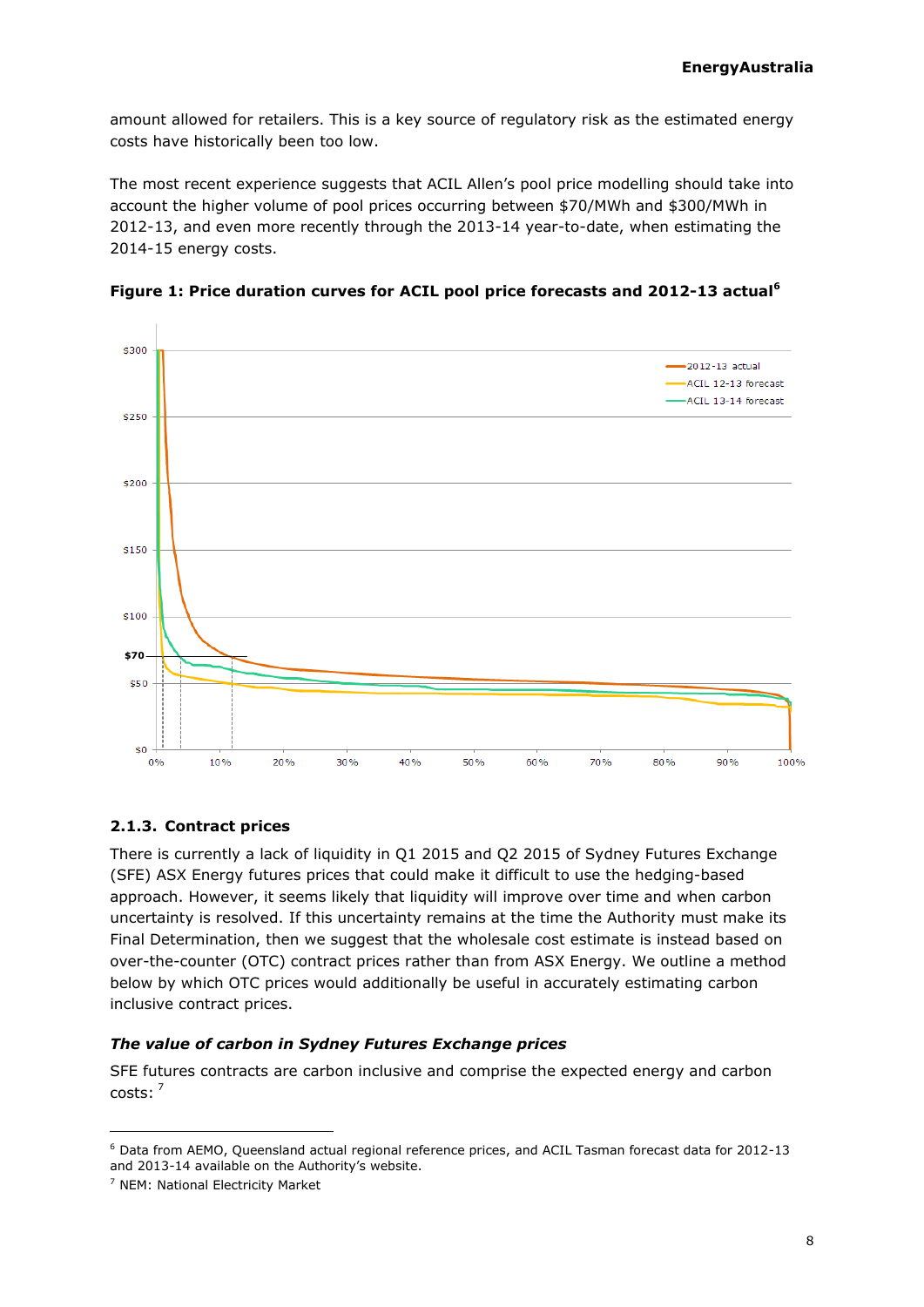

If the market was sure that the carbon scheme would be in existence during settlement of a particular contract then (Expectation of the carbon scheme = 1) and the contract price would be the sum of the expected costs of energy and expected carbon price. However, in the current environment, the market believes there is a risk that the carbon scheme will be repealed or altered before or during the 2014-15 financial year and there is also uncertainty around the value of carbon post the fixed price period.

A retailer using SFE contracts to hedge customer sales therefore bears a risk that the carbon scheme will be changed. For this reason, a prudent retailer would more often choose to hedge its load via carbon exclusive contracts with a carbon pass through clause (as discussed in the following section) rather than carbon inclusive SFE futures.

#### *Calculation of value of carbon using OTC data*

Energy market participants utilise a number of different financial instruments to hedge their market risk including the carbon inclusive SFE futures and various OTC derivatives. OTC contracts, commonly arranged through OTC energy brokers, may be carbon inclusive or carbon exclusive. In the case where they are carbon exclusive, they typically include the 'AFMA Carbon Benchmark Addendum'. This is a clause developed by AFMA in cooperation with industry, specifically for the purpose of allowing parties to actively trade the electricity component of energy while passing through the carbon cost (commonly known as the 'AFMA pass-through' or `carbon pass-through'). $^8$ 

These carbon exclusive contracts may therefore be considered to represent the expected cost of energy during the contract term. There is no public database of carbon pass-through contract prices, however, daily price data is collected by multiple OTC energy brokers and is publicly available under subscription agreements. These brokers include ICAP, GFI and Nextgen.<sup>9</sup> Carbon exclusive contract prices from these organisations typically aligns closely, and are widely accepted by market participants as representative of actual carbon exclusive contract prices.

To assess the value of carbon in current futures prices, we have carried out an analysis of the SFE based on historic contract prices for 2014-15. Tables 1 and 2 below, highlight the average, maximum and minimum differences between the ASX Energy and AFMA contract prices as well as the differences between the ICAP carbon inclusive and AFMA contract prices.<sup>10</sup>

<span id="page-8-0"></span><sup>8</sup> AFMA, [http://www.afma.com.au/afmawr/\\_assets/main/lib90047/ca%20website%20note%20v4.pdf](http://www.afma.com.au/afmawr/_assets/main/lib90047/ca%20website%20note%20v4.pdf)

<sup>&</sup>lt;sup>9</sup> ICAP: <u>www.icap.com</u>, GFI: <u>www.qfigroup.com</u>, Nextgen: <u>www.nges.com.au</u>

<sup>&</sup>lt;sup>10</sup> ASX Energy and ICAP contract prices were obtained respectively from [www.asxenergy.com.au](http://www.asxenergy.com.au/) and ICAP broker services on the 23<sup>rd</sup> August 2013. Daily differences were calculated between the ASX Energy and AFMA contract prices and the ICAP carbon inclusive and AFMA contract prices where daily prices existed. An average, maximum and minimum of the resulting differences was then calculated for the summary table above.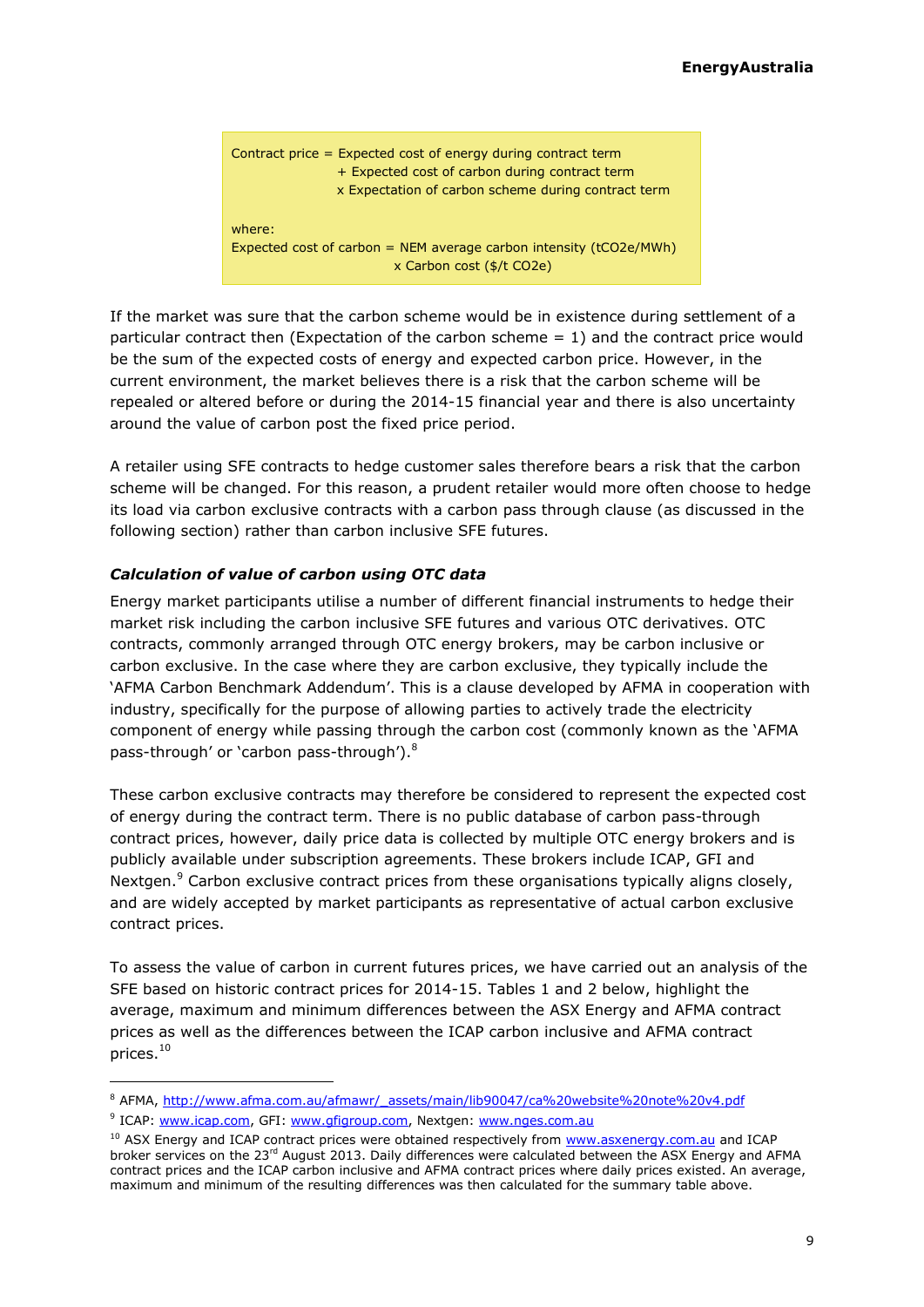|         | <b>ICAP</b><br>average<br>difference | <b>ASX Energy</b><br>average<br>difference | <b>ICAP</b><br>maximum<br>difference | <b>ASX Energy</b><br>maximum<br>difference | <b>ICAP</b><br>minimum<br>difference | <b>ASX Energy</b><br>minimum<br>difference |
|---------|--------------------------------------|--------------------------------------------|--------------------------------------|--------------------------------------------|--------------------------------------|--------------------------------------------|
| 03 2014 | \$10.49                              | \$10.55                                    | \$18.10                              | \$18.23                                    | \$6.40                               | \$6.27                                     |
| 04 2014 | \$10.56                              | \$10.63                                    | \$18.10                              | \$18.08                                    | \$6.40                               | \$6.17                                     |
| 01 2015 | \$8.39                               | \$8.59                                     | \$10.80                              | \$10.80                                    | \$5.00                               | \$5.00                                     |
| 02 2015 | \$8.39                               | \$8.49                                     | \$10.80                              | \$10.80                                    | \$5.00                               | \$5.00                                     |

#### **Table 1: Base swaps - Average differences between carbon inclusive ICAP and ASX Energy prices compared to ICAP carbon exclusive curve prices (\$/MWh)[10](#page-8-0)**

# **Table 2: Peak swaps - Average differences between carbon inclusive ICAP and ASX Energy prices compared to ICAP carbon exclusive curve prices (\$/MWh)[10](#page-8-0)**

|                       | <b>ICAP</b><br>average<br>difference | <b>ASX Energy</b><br>average<br>difference | <b>ICAP</b><br>maximum<br>difference | <b>ASX Energy</b><br>maximum<br>difference | <b>ICAP</b><br>minimum<br>difference | <b>ASX Energy</b><br>minimum<br>difference |
|-----------------------|--------------------------------------|--------------------------------------------|--------------------------------------|--------------------------------------------|--------------------------------------|--------------------------------------------|
| 03 2014               | \$8.28                               | \$8.20                                     | \$17.59                              | \$17.68                                    | $-$1.32$                             | $-$1.07$                                   |
| 04 2014               | \$8.54                               | \$8.07                                     | \$18.38                              | \$18.38                                    | $-$1.63$                             | $-$10.02$                                  |
| Q1 2015 <sup>11</sup> | \$8.29                               | \$2.15                                     | \$10.80                              | \$26.00                                    | \$3.80                               | $-$ \$6.20                                 |
| Q2 2015 <sup>11</sup> | \$8.28                               | \$1.34                                     | \$10.80                              | \$5.67                                     | \$3.73                               | $-$ \$4.68                                 |

<span id="page-9-0"></span>This analysis clearly shows that the value of carbon in both ICAP and ASX Energy carbon inclusive contract prices is on average around \$8-10/MWh for the 2014-15 financial year. This amount represents the weighted expectation of the carbon price by market participants. Table 2 also indicates that the ASX Energy contract prices produce misleading results where there is no volume traded in ASX Energy contracts (Q1-2 2015 for peak swaps). This brings into question the liquidity in the ASX Energy market as well as the validity of ASX Energy prices for this review.

Even if carbon price uncertainty is resolved during the review period for 2014-15 regulated electricity prices, the amount of carbon paid by market participants will still have been affected by the current period of uncertainty. That is, the value of carbon that will be paid by market participants for 2014-15 is partly determined by market expectations in earlier periods when retailers were purchasing hedges for the 2014-15 year. Developing a method that accurately values carbon will be useful in ensuring that any carbon amount in final regulated electricity prices is correct. If a misleading carbon price estimate is used for reporting purposes, then customers and other stakeholders will have an expectation of the value of carbon that may be inaccurate.

We believe that regulated prices should reflect the actual cost of carbon to the retailer. An accurate valuation of the true cost of wholesale energy costs must therefore include consideration of the carbon-exclusive OTC market prices. With the current high level of uncertainty around the carbon scheme, it is difficult to see how carbon could otherwise be valued. It may also be necessary to consider the floating price of carbon post  $1<sup>st</sup>$  July 2014 as we suggested recently to IPART. The method we proposed for valuing carbon was based on a

 $11$  Note: no volume traded for ASX Energy data for these two quarters.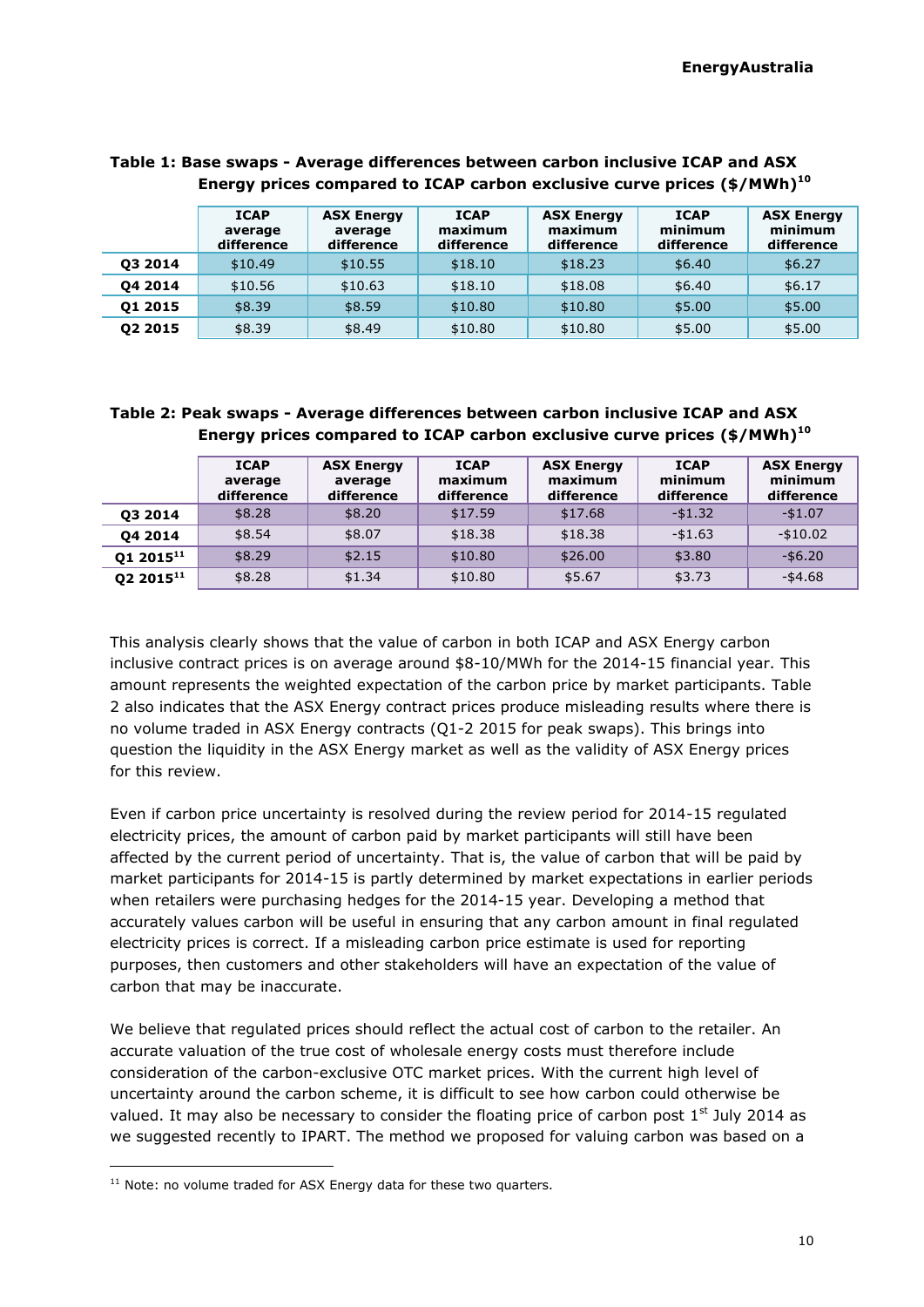rolling average premium fee for 'At the Money' Options using European Union Allowance prices.<sup>12</sup> Alternatively, in the event the Coalition win the imminent federal election, the Authority may also need to consider any possible wholesale price impacts that may flow through from the Coalition's Direct Action Plan.

#### <span id="page-10-0"></span>**2.2. Other energy costs**

#### **2.2.1. Green energy costs**

4. The Authority seeks stakeholders' views on the following:

- (a) What improvements might be made to ACIL Allen's approach to estimating SRES costs for 2014-15?
- (b) What improvements might be made to ACIL Allen's approach to estimating LRET costs for 2014-15?
- (c) Is there any new information available to suggest alternative approaches might be better at estimating SRES and LREST costs for 2014-15?

In combination with the pass-through approach, the method used by ACIL Allen to estimate SRES (small-scale renewable energy scheme) costs in 2013-14 remains suitable for 2014-15.

Ideally, a broader approach would be used by ACIL Allen to estimating LRET costs for 2014-15 than relying only on LGC market prices. $13$  Retailers use a variety of approaches to meeting LRET compliance and thus it would be more accurate for the Authority to consider a long run marginal cost method. We expect that ACIL Allen would be able to develop this approach in time for consultation and release of the Draft Determination later this year.

#### **2.2.2. NEM participation fees and ancillary service charges**

- 5. The Authority seeks stakeholders' views on the following:
	- (a) What improvements might be made to ACIL Allen's approach to estimating NEM fees for 2014-15?
	- (b) What improvements might be made to ACIL Allen's approach to estimating ancillary services charges for 2014-15?
	- (c) Is there any new information available to suggest alternative approaches might be better at estimating these costs for 2014-15?

The approach taken by ACIL Allen to estimating NEM participation fees and ancillary service charges in 2013-14 is suitable for 2014-15, so we have no additional comments to make.

 $12$  EnergyAustralia, Response to the draft determination on NSW regulated retail prices & charges for electricity 2013-16, 20th May, page 19

 $13$  LRET: Large-scale renewable energy target; LGC: Large generation certificate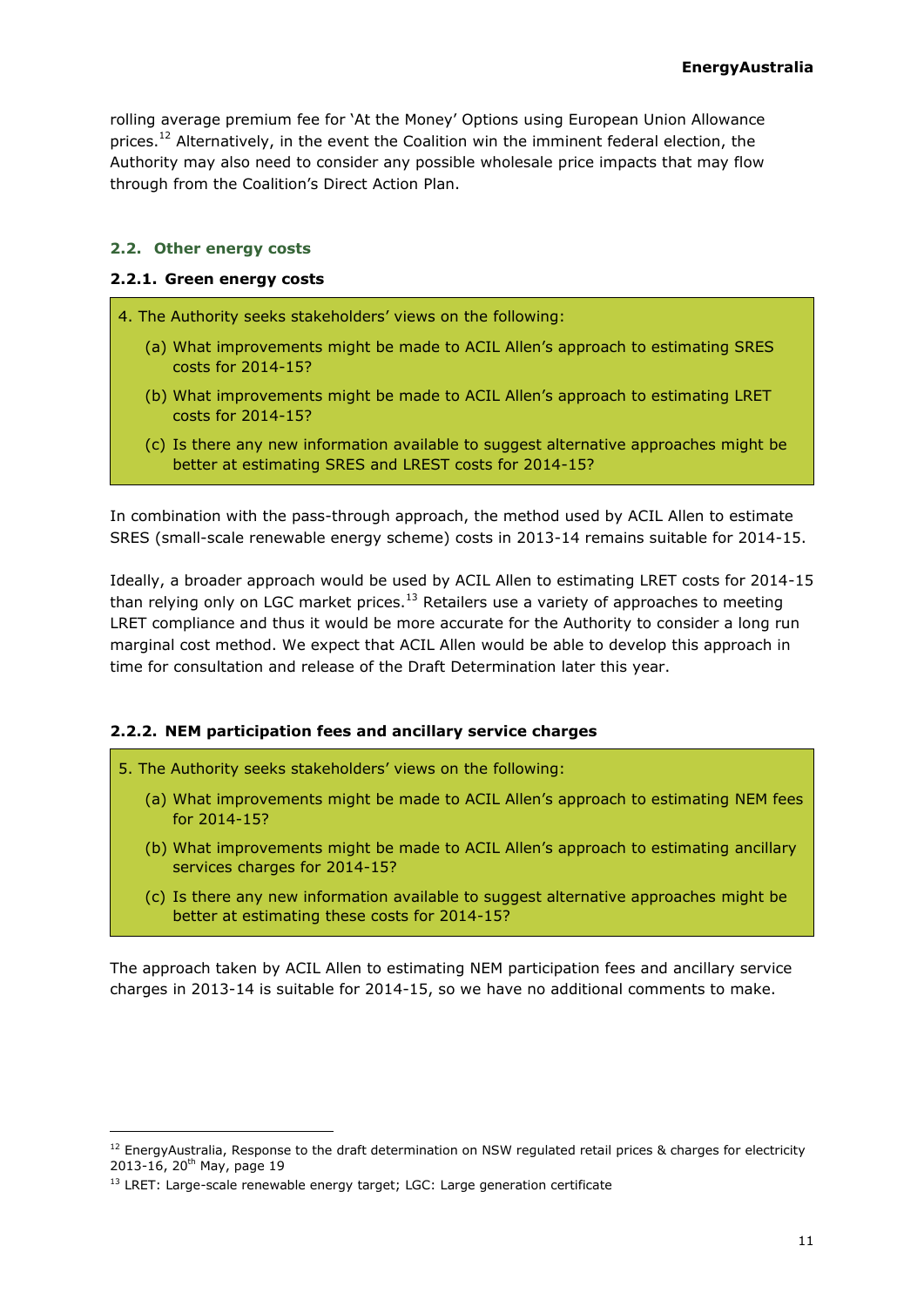#### **2.2.3. Prudential capital costs**

- 6. The Authority seeks stakeholders' views on the following:
	- (a) What improvements might be made to ACIL Allen's approach to estimating prudential capital costs for 2014-15?
	- (b) Is there any new information available to suggest alternative approaches might be better at estimating these costs for 2014-15?

We have no significant comments to make on the approach to estimating prudential capital costs.

#### **2.2.4. Energy losses**

7. The Authority seeks stakeholders' views on the following:

- (a) What improvements might be made to ACIL Allen's approach to estimating energy losses for 2014-15?
- (b) Is there any new information available to suggest alternative approaches might be better at estimating losses for 2014-15?

No improvements or alternative approaches are required for estimating energy losses for 2014-15 regulated prices.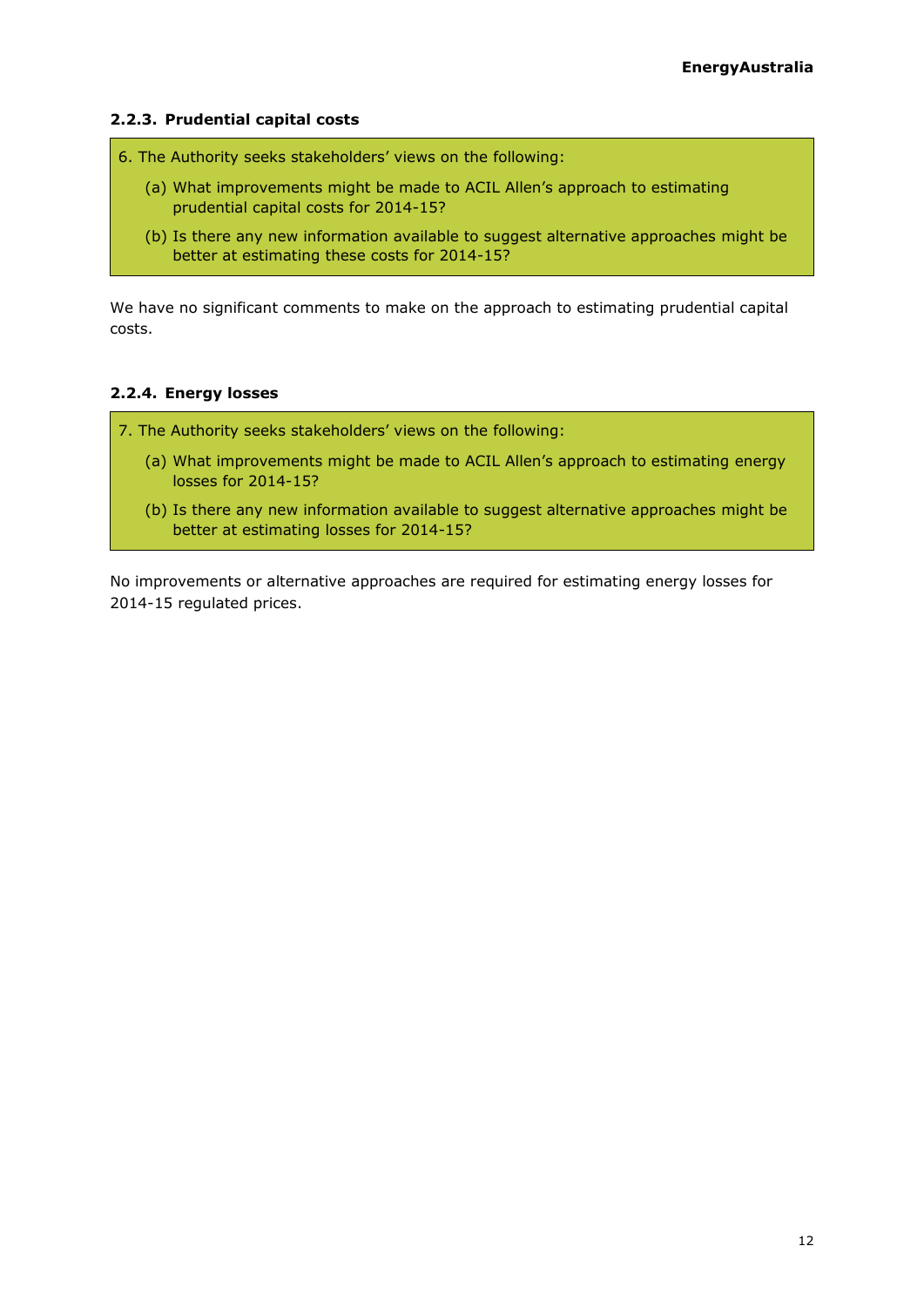# <span id="page-12-0"></span>**3. Retail costs and margin**

#### <span id="page-12-1"></span>**3.1. Retail operating costs (ROC)**

- 8. The Authority seeks stakeholders' views on the following:
	- (a) Are there any compelling reasons why the benchmarking approach should not be used for 2014-15?
	- (b) Is there any evidence to suggest that retail operating costs have changed materially, making the 2013-14 values irrelevant?
	- (c) Is the Authority's 2013-14 approach to allocating the ROC allowance to retail tariffs cost-reflective?
	- (d) If not, what would be a more cost-reflective approach, and why?

We do not expect that ROC for 2013-14 will change materially in 2014-15 and thus believe it's appropriate for the Authority keep the ROC allowance constant in real terms (as IPART indicated they would do in  $NSW^{14}$ ).

As discussed in our submission to the Authority's 2013-14 regulated price review, we support the continued application of ROC to the fixed component of retail tariffs.<sup>15</sup> This is the most cost-reflective approach as the vast majority of these costs do not vary at all with respect to usage.

#### <span id="page-12-2"></span>**3.2. Retail margin**

-

- 9. The Authority seeks stakeholders' views on the following:
	- (a) Are there any compelling reasons why the benchmarking approach should not be used for 2014-15?
	- (b) Is there any evidence to suggest that the retail margin the Authority adopted for 2013-14 is not applicable for 2014-15?

Similarly, to the retail operating costs, we do not see a need to review the retail margin level again. The retail margin adopted by the Authority for 2013-14 is suitable for 2014-15 and is the same as used by IPART for NSW regulated electricity prices and is intended to apply over the 2013-16 period (in percentage terms). $16$ 

It's also unlikely that any other regulators in states with similar retail electricity markets will publish any more up-to-date retail margin information for the Authority to use for benchmarking.

<sup>&</sup>lt;sup>14</sup> IPART, Review of regulated retail prices and charges for electricity- 1<sup>st</sup> July 2013 to 30<sup>th</sup> June 2016: Final report, page 106

<sup>&</sup>lt;sup>15</sup> EA, Response to Consultation paper on QCA Regulated Retail Tariff Review 2013-14:Cost Components and other issues, Jan 2013, page 20

<sup>&</sup>lt;sup>16</sup> IPART, Review of regulated retail prices and charges for electricity- 1<sup>st</sup> July 2013 to 30<sup>th</sup> June 2016: Final report, page 89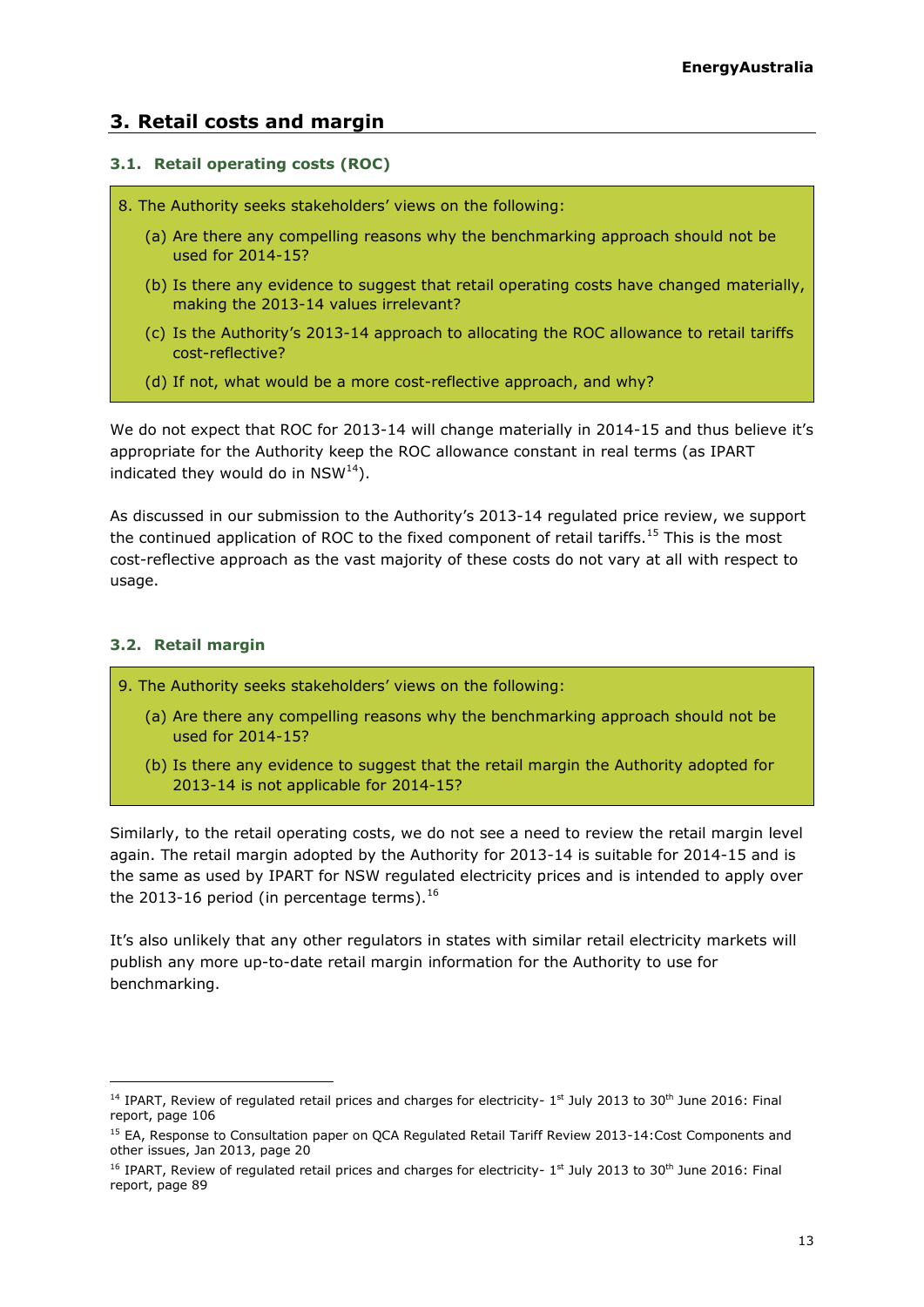- 10. The Authority seeks stakeholders' views on the following:
	- (a) Is the Authority's 2013-14 approach to applying the retail margin to retail tariffs appropriate to use for 2014-15?
	- (b) If not, what would be a more appropriate approach and how would it be applied in practice?

We agree with the manner in which the retail margin was applied in 2013-14 and consider that the same approach should be retained in 2014-15.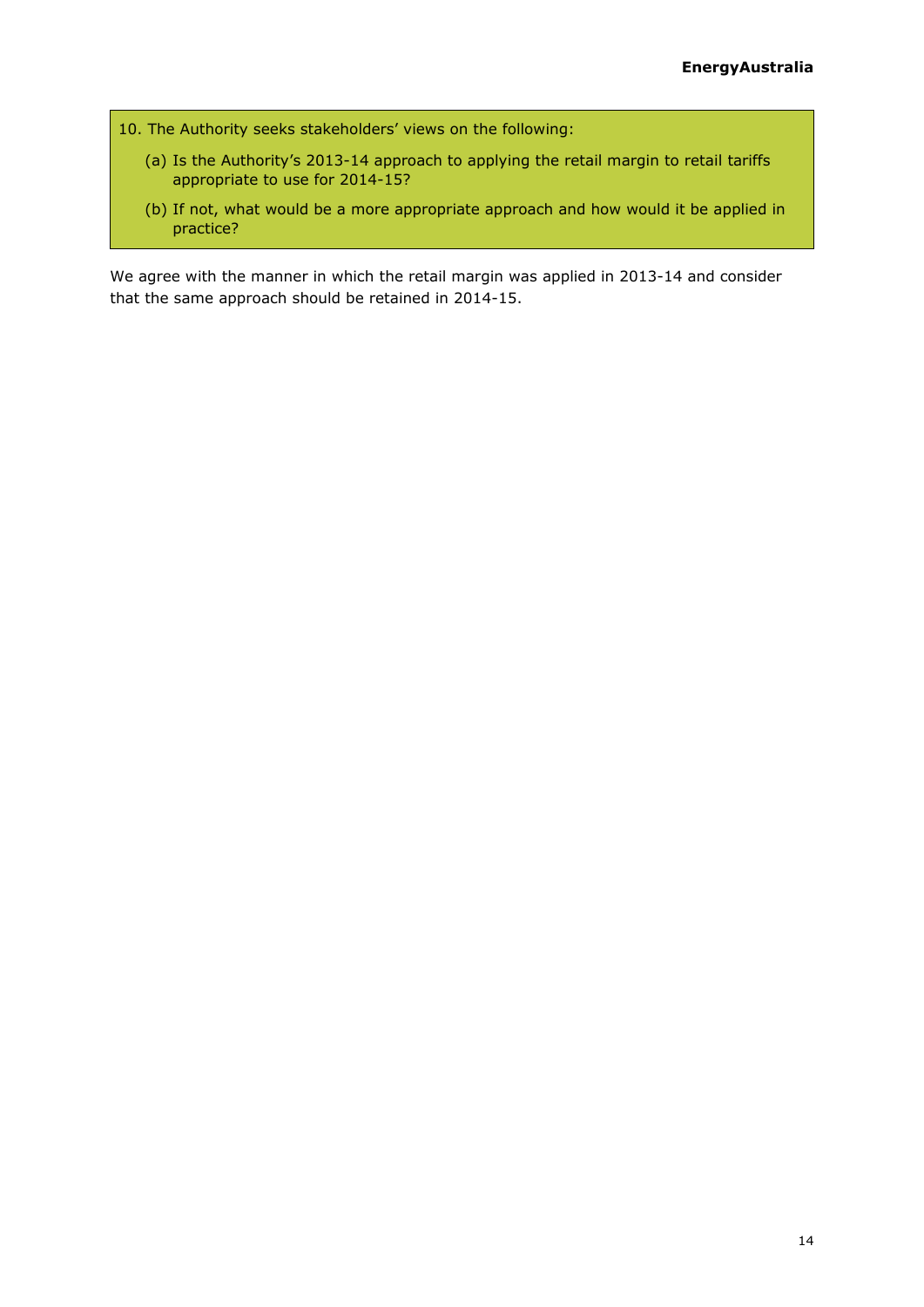# <span id="page-14-0"></span>**4. Competition and other issues**

#### <span id="page-14-1"></span>**4.1. Competition**

- 11. The Authority seeks stakeholders' views on the following:
	- (a) What is the impact of the Authority's 2013-14 Determination on competition in:
		- (i) SEQ in relation to residential and small customers; and
		- (ii) regional Queensland, particularly in relation to large customers.
	- (b) How could the Authority improve its assessment of the state of competition in SEQ?
	- (c) What information could assist the Authority in assessing the level of competition in regional Queensland for large customers?
	- (d) What impact are factors other than the Authority's price determinations having on competition in SEQ and regional Queensland?

#### *The state of competition and the factors affecting switching rates*

For the first time in over a year, the monthly annualised transfer rate for Queensland electricity customers has risen twice in successive months and now appears to be trending upwards after hitting a three-year low in the first half of 2013 (Figure 2). This is pleasing to see especially when transfer rates in other states have declined or remained flat over the last two months.



#### **Figure 2: Historical monthly annualised transfer rate (up to August 2013)<sup>17</sup>**

While it is still too early to draw any firm conclusions on the impact of the Authority's 2013-14 on competition in Queensland, it does not appear that there has been a significant negative impact on competition. It can be difficult to isolate the factors that lead to an increase or decrease in the monthly switching rates. Not long after the final 2013-14 prices were set, the One Big Switch campaign concluded after having gained registrations from 60,000 customers

<sup>17</sup> Australian Energy Market Operator, Monthly retail transfer statistics,

[http://www.aemo.com.au/Electricity/Data/Metering/Retail-Transfer-Statistical-Data,](http://www.aemo.com.au/Electricity/Data/Metering/Retail-Transfer-Statistical-Data) Aug 2013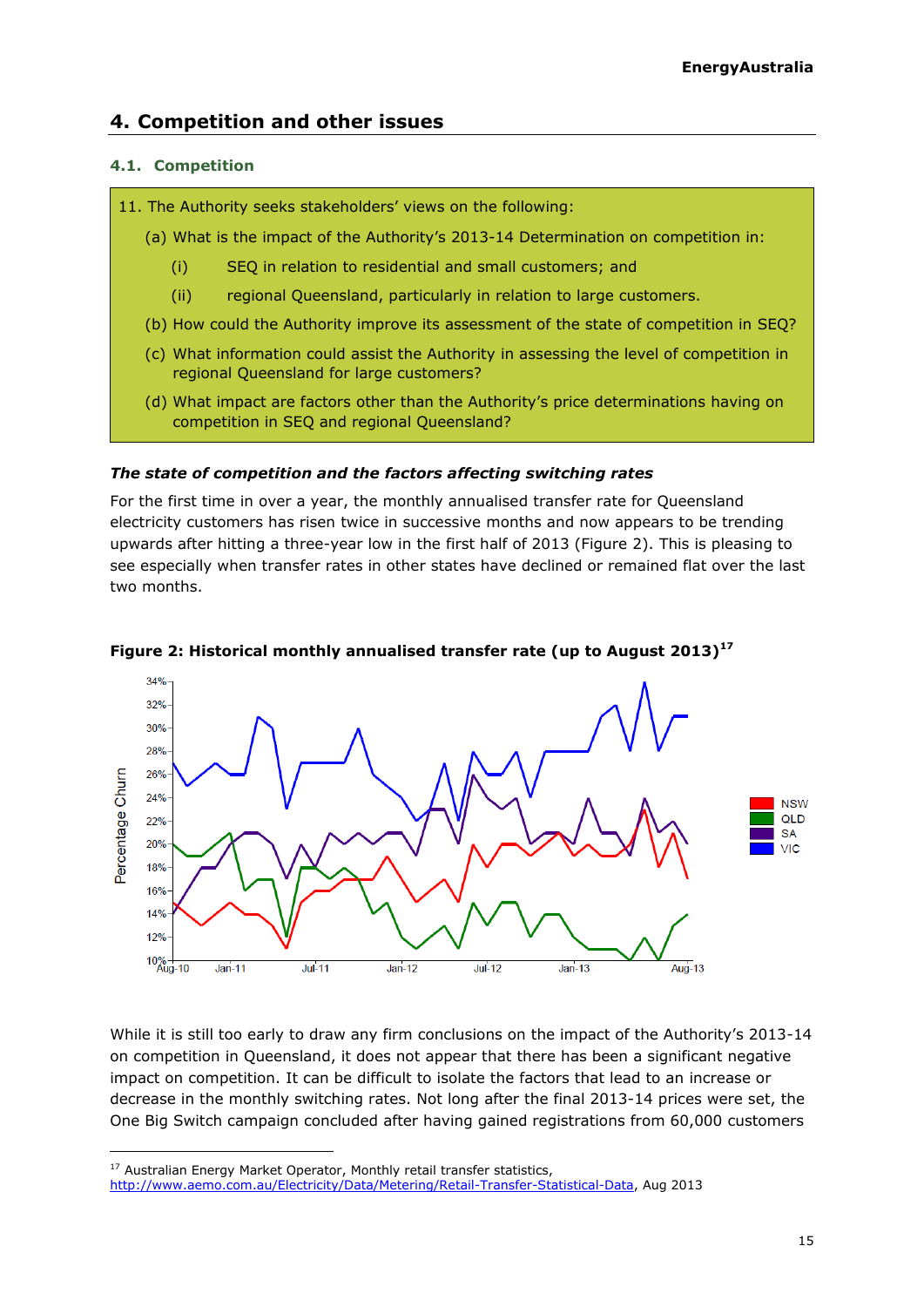who were interested in switching retailers.<sup>18</sup> Many of these customers are likely to have switched in the subsequent weeks thereby driving up the monthly switching rate for July and August 2013. The Queensland Government's announcement of its plans to deregulate pricing in South East Queensland in the coming two years may also have had some impact.

It is EnergyAustralia's firm view that the Queensland electricity market is already in a state that would benefit from immediate deregulation of prices. Price deregulation would generate improvements in competition and outcomes for customers leading to the sustained level of competitive breadth and intensity seen in other markets.

To encourage competition while price regulation still exists, it is crucial that the Authority:

- determines a regulated retail price that reflects the costs that face in managing all the underlying costs of electricity supply including an appropriate margin and headroom; and
- seeks to minimise regulatory risk through the use of predictable, transparent and reliable price-setting methodologies.

#### *Assessing the level of competition*

The approaches used by the Authority to assess competition are generally suitable and are similar to those used by other state regulators. To assess competition for large, regional electricity customers in Queensland, we suggest that the Authority conducts a specific survey as most other commonly available measures are too high level to provide any useful information about this customer sub group.

#### <span id="page-15-0"></span>**4.2. The cost pass through mechanism**

12. The Authority seeks stakeholders' views on how the Authority should apply a cost pass-through mechanism, and whether there is a need to apply such a mechanism when setting notified prices for 2014-15?

The cost pass-through mechanism detailed in the Final Determination for 2013-14 is suitable for the next year. At this stage, we are not aware of any significant changes in costs that will need to be considered as part of a pass-through review for 2014-15 prices.

#### <span id="page-15-1"></span>**4.3. Transitional tariffs**

-

13. The Authority seeks stakeholders' views on whether there are any compelling reasons not to continue with the approach to transitioning Tariff 11 that was established in the 2013-14 determination.

While we would prefer that Tariff 11 be set at cost-reflective levels as soon as possible, we have no other issue with the transition approach adopted by the Authority for Tariff 11.

<sup>&</sup>lt;sup>18</sup> The Courier Mail, "More than 60,000 householders make One Big Switch to cut power bills with Click Energy", Jacinda Tutty, 14<sup>th</sup> Jul 2013, [http://www.couriermail.com.au/news/queensland/more-than-60000](http://www.couriermail.com.au/news/queensland/more-than-60000-householders-make-one-big-switch-to-cut-power-bills-with-click-energy/story-fnihsrf2-1226678952284) [householders-make-one-big-switch-to-cut-power-bills-with-click-energy/story-fnihsrf2-1226678952284](http://www.couriermail.com.au/news/queensland/more-than-60000-householders-make-one-big-switch-to-cut-power-bills-with-click-energy/story-fnihsrf2-1226678952284)